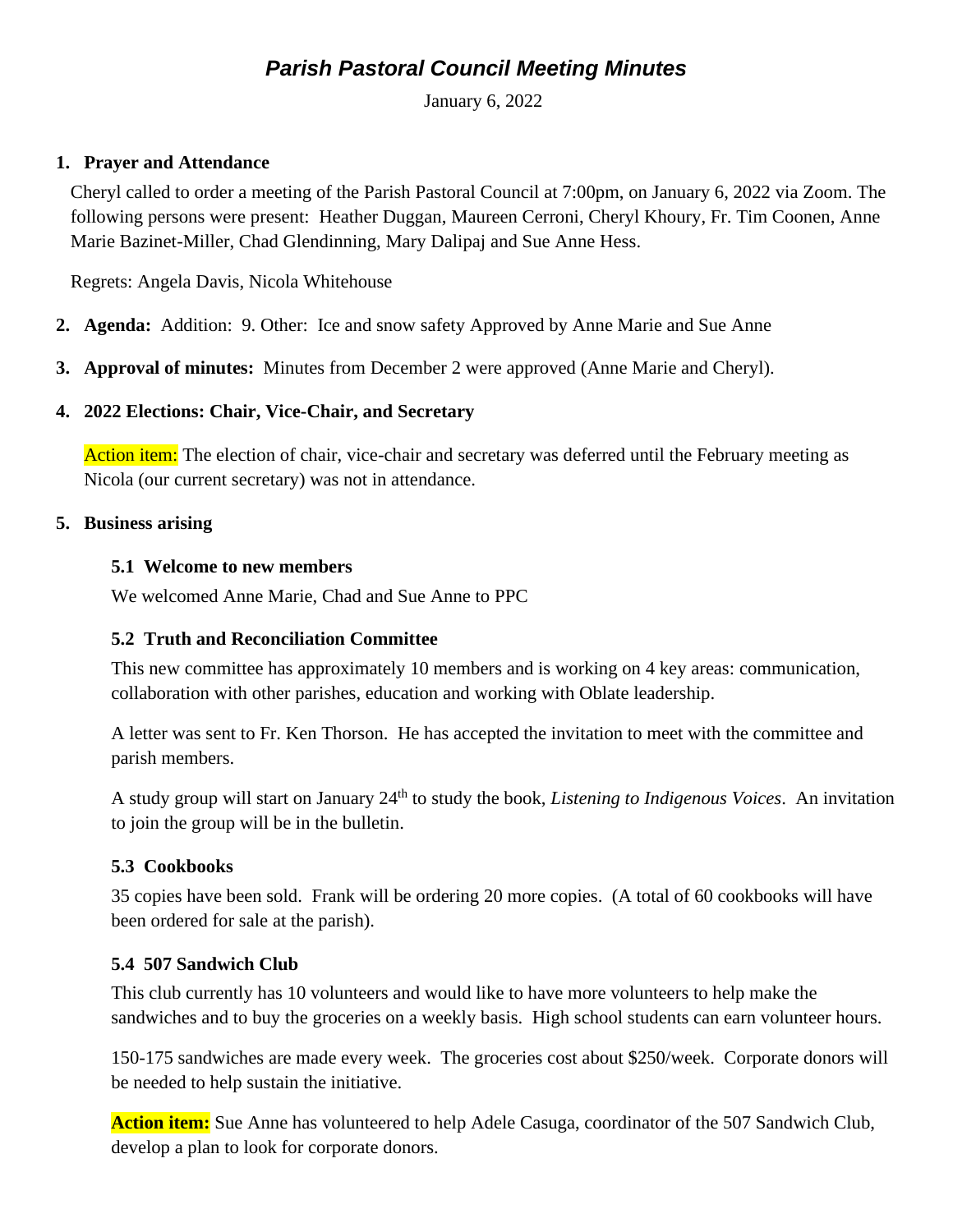# **5.5 Synod**

The Synod committee is working on a special Synodal edition of the *Epistle* newsletter. It will include articles by Fr. John Renken and Fr. Tim.

Presentations on the Synod process will be given by Fr. John Renken and Prof. Cathy Clifford.

The committee is also discussing how to gather with parishioners and members of the community for meaningful discussions.

**Action item:** Articles and workshops pertaining to the Synod will continue to be added to the parish website by Heather:<https://canadianmartyrs.org/synod-2021-2023/>

# **6. New Business**

# **6.1 Pastoral Plan: focus for 2022**

The focus for 2022 will be on the Synod and Truth and Reconciliation which will fall under the Learning about our Faith section of the Pastoral Plan.

PPC members will focus on finding ways to engage and keep parishioners connected during the pandemic. How can we reach out to more people in our parish and our community?

# **6.2 Terms of Engagement**

**Action item:** New PPC members were asked to read the document and sign and return the last page to Heather in the parish office.

# **7. Pastoral Team Report**

Seven children were confirmed on Dec.  $5<sup>th</sup>$ . At the follow up meeting, the children, along with their siblings and parents, helped create the Christmas pageant in photos.

Sacramental Prep for First Communion will take place at the church (physically distanced and masked). Each session will consist of a prayer service, discussion and sharing. Sessions will start on Sunday, January 24<sup>th</sup> at 3pm. Five children have registered. Brian Cano and Adele Casuga will continue to help with the Sacramental Prep sessions.

Pastoral Care Team Report: Rosemarie Hoey continues to coordinate this group of 8 core volunteers and many other helpers. The team continues with phone calls, emails, greeting cards and Christmas presents for our older parishioners. The team currently has 38 parishioners on their contact list. When Covid restrictions allow, there is a weekly Mass at Villagia Seniors Residence.

There is a funeral scheduled at the church on Friday, January 7<sup>th</sup> for Christine Crawford who was a resident of Old Ottawa East and a former parishioner.

Heather and our parish accountant, Christina Ullett, are preparing for the Financial Review in late February.

One of the main electrical lines going to the parish center failed on December 13, 2021. The parish centre has partial power and, due to supply chain issues, we are not sure when this will be fixed.

# **8. Finance Committee Report**

Parish Council will need a new representative to attend the quarterly Finance Committee meetings.